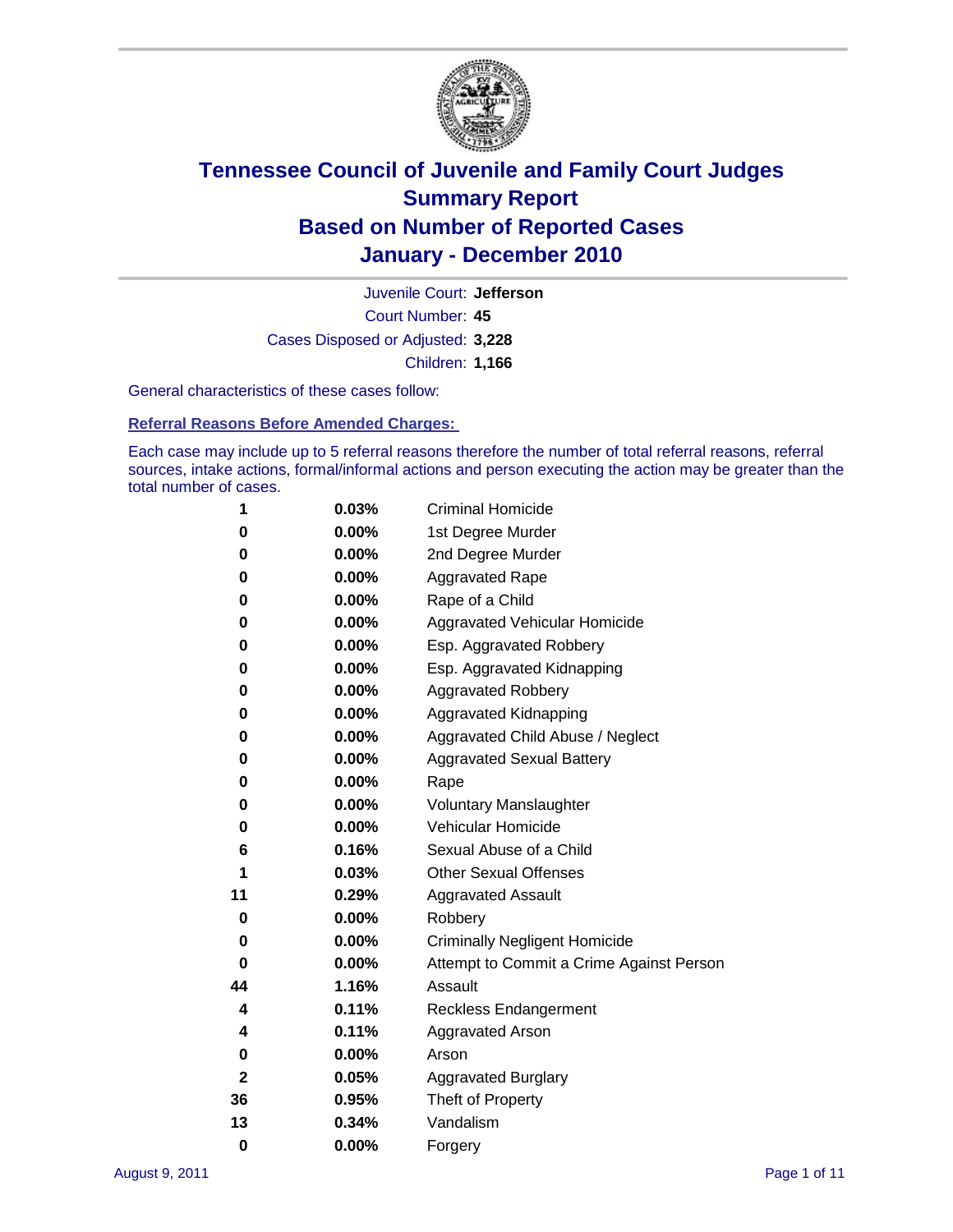

Court Number: **45** Juvenile Court: **Jefferson** Cases Disposed or Adjusted: **3,228** Children: **1,166**

#### **Referral Reasons Before Amended Charges:**

Each case may include up to 5 referral reasons therefore the number of total referral reasons, referral sources, intake actions, formal/informal actions and person executing the action may be greater than the total number of cases.

| $\pmb{0}$   | 0.00%    | <b>Worthless Checks</b>                                     |  |  |
|-------------|----------|-------------------------------------------------------------|--|--|
| 0           | 0.00%    | Illegal Possession / Fraudulent Use of Credit / Debit Cards |  |  |
| 3           | 0.08%    | <b>Burglary</b>                                             |  |  |
| 1           | 0.03%    | Unauthorized Use of a Vehicle                               |  |  |
| 0           | $0.00\%$ | <b>Cruelty to Animals</b>                                   |  |  |
| 1           | 0.03%    | Sale of Controlled Substances                               |  |  |
| 20          | 0.53%    | <b>Other Drug Offenses</b>                                  |  |  |
| 25          | 0.66%    | Possession of Controlled Substances                         |  |  |
| 0           | $0.00\%$ | <b>Criminal Attempt</b>                                     |  |  |
| 1           | 0.03%    | Carrying Weapons on School Property                         |  |  |
| 3           | 0.08%    | Unlawful Carrying / Possession of a Weapon                  |  |  |
| 5           | 0.13%    | <b>Evading Arrest</b>                                       |  |  |
| $\mathbf 2$ | 0.05%    | Escape                                                      |  |  |
| 3           | 0.08%    | Driving Under Influence (DUI)                               |  |  |
| 23          | 0.61%    | Possession / Consumption of Alcohol                         |  |  |
| $\pmb{0}$   | 0.00%    | Resisting Stop, Frisk, Halt, Arrest or Search               |  |  |
| 1           | 0.03%    | <b>Aggravated Criminal Trespass</b>                         |  |  |
| 3           | 0.08%    | Harassment                                                  |  |  |
| 0           | 0.00%    | Failure to Appear                                           |  |  |
| 1           | 0.03%    | Filing a False Police Report                                |  |  |
| 4           | 0.11%    | Criminal Impersonation                                      |  |  |
| 13          | 0.34%    | <b>Disorderly Conduct</b>                                   |  |  |
| 6           | 0.16%    | <b>Criminal Trespass</b>                                    |  |  |
| 2           | 0.05%    | Public Intoxication                                         |  |  |
| 0           | $0.00\%$ | Gambling                                                    |  |  |
| 181         | 4.77%    | <b>Traffic</b>                                              |  |  |
| $\mathbf 0$ | $0.00\%$ | Local Ordinances                                            |  |  |
| 11          | 0.29%    | Violation of Wildlife Regulations                           |  |  |
| 449         | 11.82%   | Contempt of Court                                           |  |  |
| 35          | 0.92%    | Violation of Probation                                      |  |  |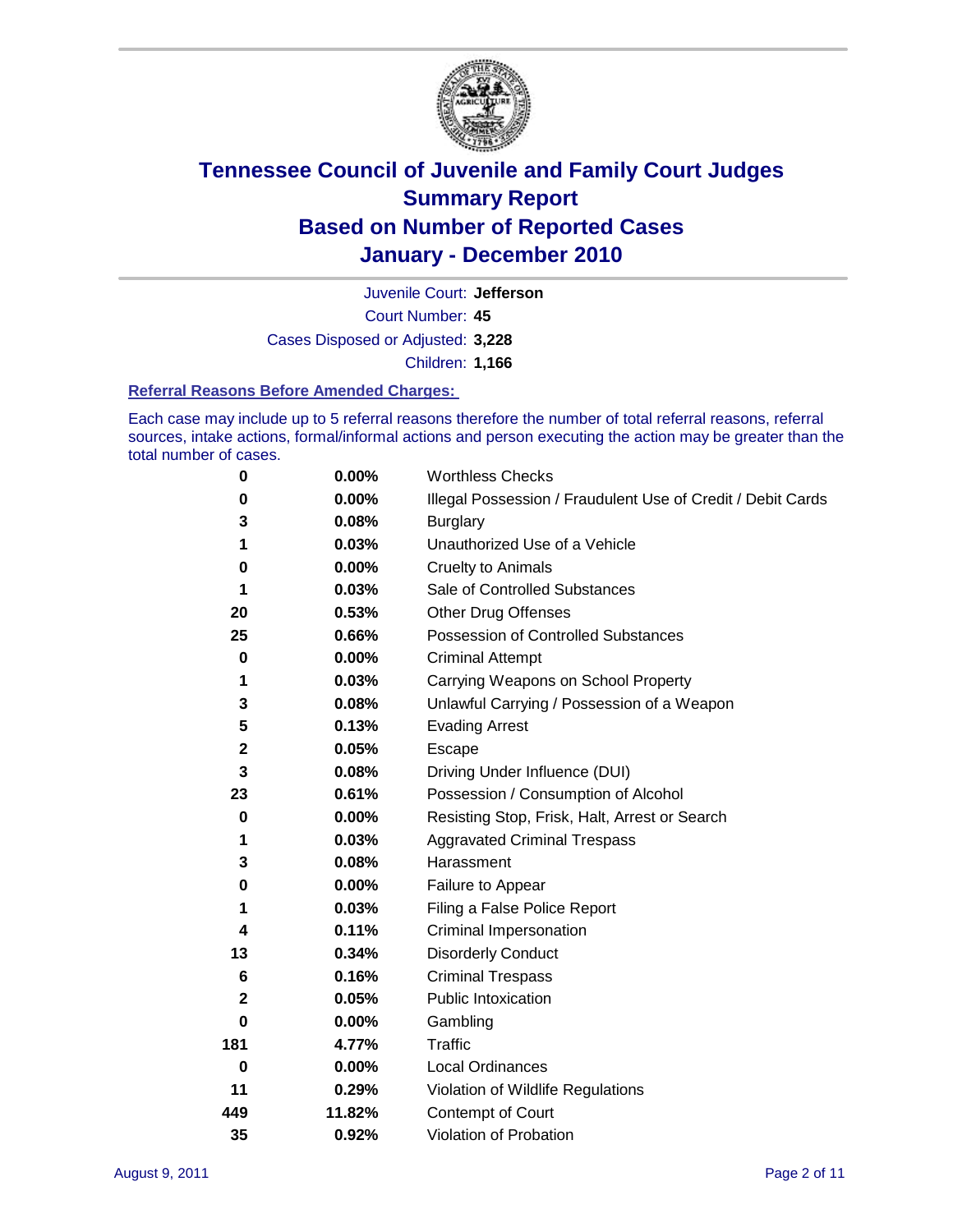

Court Number: **45** Juvenile Court: **Jefferson** Cases Disposed or Adjusted: **3,228** Children: **1,166**

#### **Referral Reasons Before Amended Charges:**

Each case may include up to 5 referral reasons therefore the number of total referral reasons, referral sources, intake actions, formal/informal actions and person executing the action may be greater than the total number of cases.

| 3              | 0.08%   | Violation of Aftercare                 |
|----------------|---------|----------------------------------------|
| 12             | 0.32%   | Unruly Behavior                        |
| 106            | 2.79%   | Truancy                                |
| 10             | 0.26%   | In-State Runaway                       |
| 0              | 0.00%   | Out-of-State Runaway                   |
| 37             | 0.97%   | Possession of Tobacco Products         |
| 0              | 0.00%   | Violation of a Valid Court Order       |
| 0              | 0.00%   | Violation of Curfew                    |
| 5              | 0.13%   | Sexually Abused Child                  |
| 8              | 0.21%   | <b>Physically Abused Child</b>         |
| 360            | 9.48%   | Dependency / Neglect                   |
| 39             | 1.03%   | <b>Termination of Parental Rights</b>  |
| $\overline{2}$ | 0.05%   | <b>Violation of Pretrial Diversion</b> |
| 1              | 0.03%   | Violation of Informal Adjustment       |
| 1,106          | 29.12%  | <b>Judicial Review</b>                 |
| 416            | 10.95%  | <b>Administrative Review</b>           |
| 147            | 3.87%   | <b>Foster Care Review</b>              |
| 44             | 1.16%   | Custody                                |
| 24             | 0.63%   | Visitation                             |
| 1              | 0.03%   | Paternity / Legitimation               |
| 381            | 10.03%  | <b>Child Support</b>                   |
| 0              | 0.00%   | <b>Request for Medical Treatment</b>   |
| 0              | 0.00%   | <b>Consent to Marry</b>                |
| 181            | 4.77%   | Other                                  |
| 3,798          | 100.00% | <b>Total Referrals</b>                 |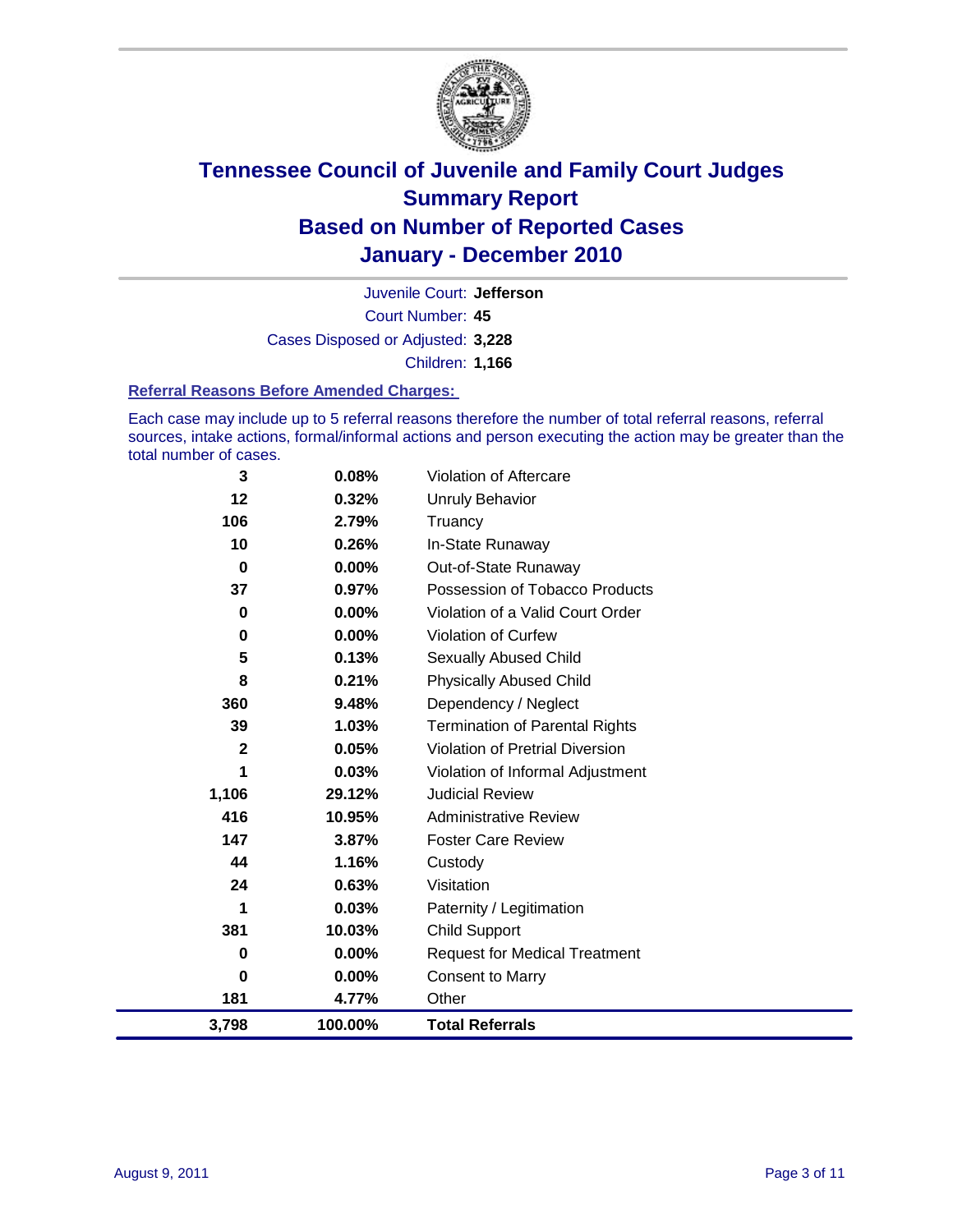

| Juvenile Court: Jefferson  |                                   |                                   |  |  |  |
|----------------------------|-----------------------------------|-----------------------------------|--|--|--|
|                            | Court Number: 45                  |                                   |  |  |  |
|                            | Cases Disposed or Adjusted: 3,228 |                                   |  |  |  |
|                            | Children: 1,166                   |                                   |  |  |  |
| <b>Referral Sources: 1</b> |                                   |                                   |  |  |  |
| 557                        | 14.67%                            | Law Enforcement                   |  |  |  |
| 140                        | 3.69%                             | Parents                           |  |  |  |
| 73                         | 1.92%                             | <b>Relatives</b>                  |  |  |  |
| $\bf{0}$                   | 0.00%                             | Self                              |  |  |  |
| 49                         | 1.29%                             | School                            |  |  |  |
| 0                          | 0.00%                             | <b>CSA</b>                        |  |  |  |
| 1,460                      | 38.44%                            | <b>DCS</b>                        |  |  |  |
| 839                        | 22.09%                            | <b>Other State Department</b>     |  |  |  |
| $\bf{0}$                   | 0.00%                             | <b>District Attorney's Office</b> |  |  |  |
| 423                        | 11.14%                            | <b>Court Staff</b>                |  |  |  |
| 3                          | 0.08%                             | Social Agency                     |  |  |  |
| 50                         | 1.32%                             | <b>Other Court</b>                |  |  |  |
| 26                         | 0.68%                             | Victim                            |  |  |  |
| $\mathbf 0$                | 0.00%                             | Child & Parent                    |  |  |  |
| $\bf{0}$                   | 0.00%                             | Hospital                          |  |  |  |
| 153                        | 4.03%                             | Unknown                           |  |  |  |
| 25                         | 0.66%                             | Other                             |  |  |  |
| 3,798                      | 100.00%                           | <b>Total Referral Sources</b>     |  |  |  |

### **Age of Child at Referral: 2**

| 13<br>0 | 1.11%<br>0.00% | Ages 19 and Over<br>Unknown |
|---------|----------------|-----------------------------|
|         |                |                             |
|         |                |                             |
|         | 13.98%         | Ages 17 through 18          |
| 255     | 21.87%         | Ages 15 through 16          |
| 129     | 11.06%         | Ages 13 through 14          |
| 83      | 7.12%          | Ages 11 through 12          |
| 523     | 44.85%         | Ages 10 and Under           |
|         | 163            |                             |

<sup>1</sup> If different than number of Referral Reasons (3798), verify accuracy of your court's data.

<sup>2</sup> One child could be counted in multiple categories, verify accuracy of your court's data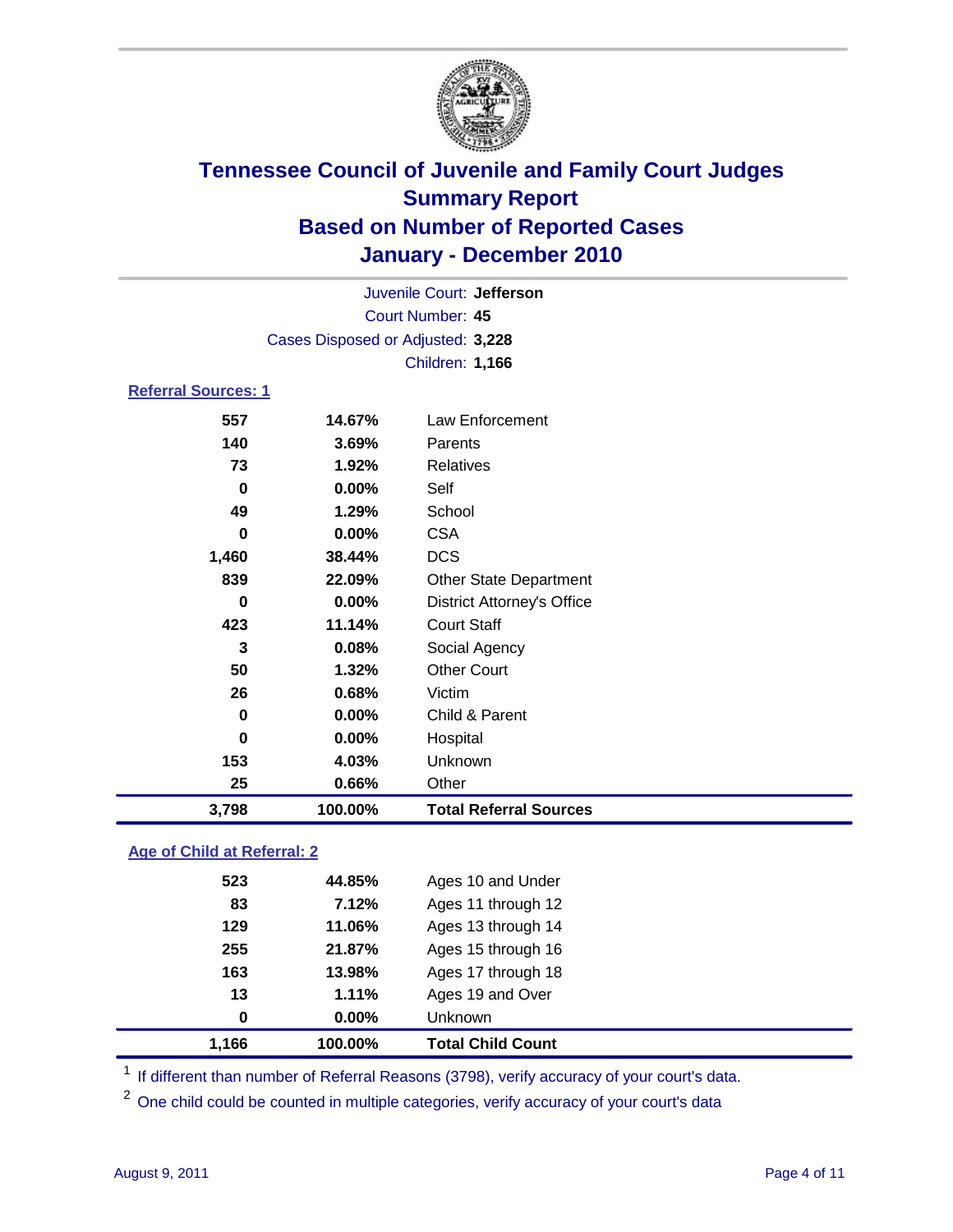

| Juvenile Court: Jefferson               |                                   |                          |  |  |  |
|-----------------------------------------|-----------------------------------|--------------------------|--|--|--|
| Court Number: 45                        |                                   |                          |  |  |  |
|                                         | Cases Disposed or Adjusted: 3,228 |                          |  |  |  |
|                                         |                                   | <b>Children: 1,166</b>   |  |  |  |
| Sex of Child: 1                         |                                   |                          |  |  |  |
| 666                                     | 57.12%                            | Male                     |  |  |  |
| 475                                     | 40.74%                            | Female                   |  |  |  |
| 25                                      | 2.14%                             | Unknown                  |  |  |  |
| 1,166                                   | 100.00%                           | <b>Total Child Count</b> |  |  |  |
| Race of Child: 1                        |                                   |                          |  |  |  |
| 1,031                                   | 88.42%                            | White                    |  |  |  |
| 21                                      | 1.80%                             | African American         |  |  |  |
| $\mathbf 0$                             | 0.00%                             | Native American          |  |  |  |
| $\bf{0}$                                | 0.00%                             | Asian                    |  |  |  |
| 16                                      | 1.37%                             | Mixed                    |  |  |  |
| 98                                      | 8.40%                             | Unknown                  |  |  |  |
| 1,166                                   | 100.00%                           | <b>Total Child Count</b> |  |  |  |
| <b>Hispanic Origin: 1</b>               |                                   |                          |  |  |  |
| 47                                      | 4.03%                             | Yes                      |  |  |  |
| $\bf{0}$                                | 0.00%                             | No                       |  |  |  |
| 1,119                                   | 95.97%                            | Unknown                  |  |  |  |
| 1,166                                   | 100.00%                           | <b>Total Child Count</b> |  |  |  |
| <b>School Enrollment of Children: 1</b> |                                   |                          |  |  |  |
| 430                                     | 36.88%                            | Yes                      |  |  |  |
| 147                                     | 12.61%                            | No                       |  |  |  |
| 589                                     | 50.51%                            | Unknown                  |  |  |  |
| 1,166                                   | 100.00%                           | <b>Total Child Count</b> |  |  |  |

<sup>1</sup> One child could be counted in multiple categories, verify accuracy of your court's data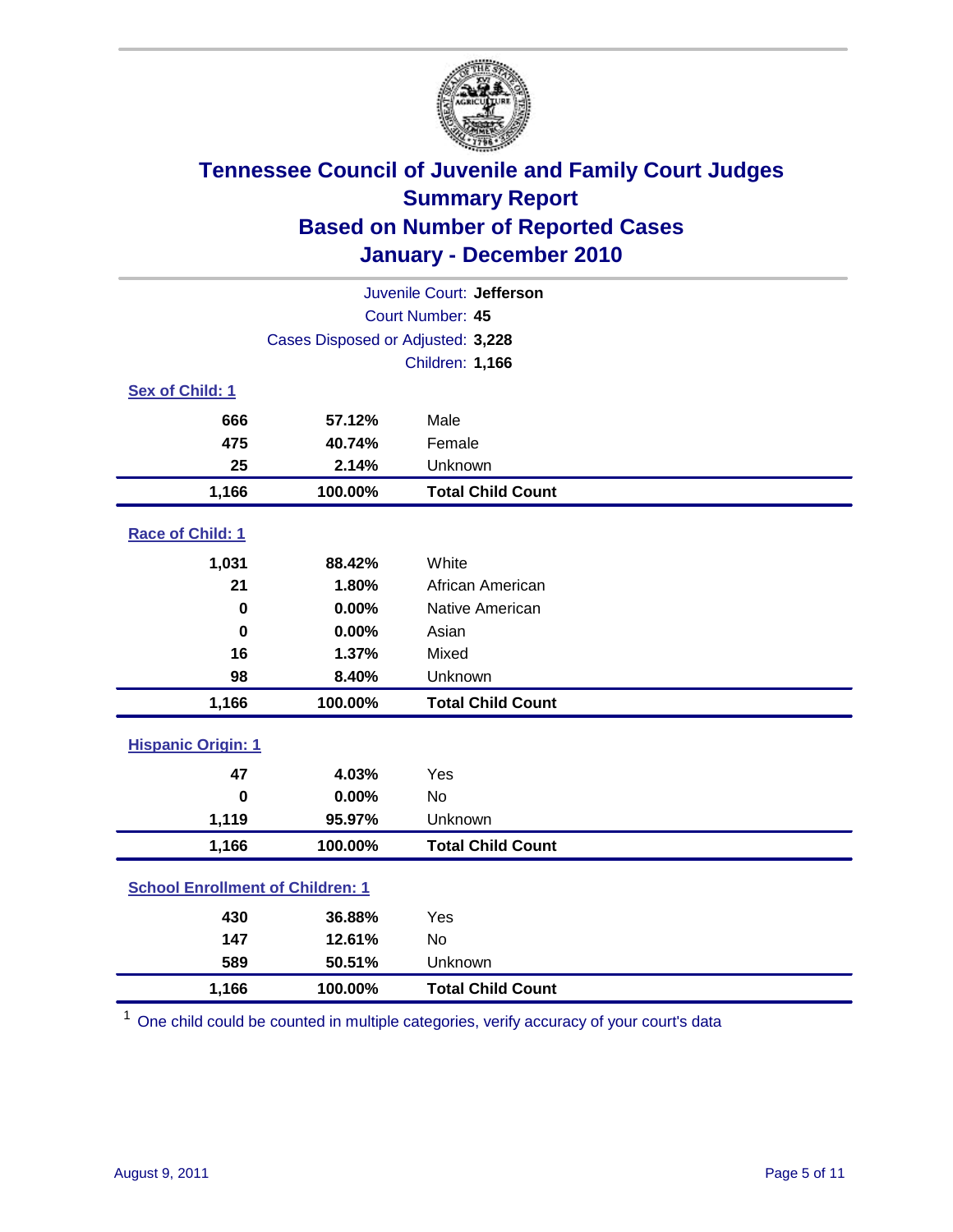

Court Number: **45** Juvenile Court: **Jefferson** Cases Disposed or Adjusted: **3,228** Children: **1,166**

### **Living Arrangement of Child at Time of Referral: 1**

| 1,166 | 100.00%               | <b>Total Child Count</b>     |
|-------|-----------------------|------------------------------|
| 18    | 1.54%                 | Other                        |
| 487   | 41.77%                | Unknown                      |
|       | 1<br>0.09%            | Independent                  |
|       | $\mathbf{2}$<br>0.17% | In an Institution            |
|       | 0<br>$0.00\%$         | In a Residential Center      |
|       | 0<br>$0.00\%$         | In a Group Home              |
| 19    | 1.63%                 | With Foster Family           |
|       | 8<br>0.69%            | With Adoptive Parents        |
| 152   | 13.04%                | <b>With Relatives</b>        |
| 77    | 6.60%                 | <b>With Father</b>           |
| 255   | 21.87%                | <b>With Mother</b>           |
| 26    | 2.23%                 | With Mother and Stepfather   |
| 10    | $0.86\%$              | With Father and Stepmother   |
| 111   | 9.52%                 | With Both Biological Parents |
|       |                       |                              |

### **Type of Detention: 2**

| 3,228        | 100.00%  | <b>Total Detention Count</b> |  |
|--------------|----------|------------------------------|--|
| 16           | 0.50%    | Other                        |  |
| 3,186        | 98.70%   | Does Not Apply               |  |
| 3            | $0.09\%$ | Unknown                      |  |
| 0            | 0.00%    | <b>Psychiatric Hospital</b>  |  |
| 0            | 0.00%    | Jail - No Separation         |  |
| 0            | $0.00\%$ | Jail - Partial Separation    |  |
| 0            | 0.00%    | Jail - Complete Separation   |  |
| 21           | 0.65%    | Juvenile Detention Facility  |  |
| $\mathbf{2}$ | 0.06%    | Non-Secure Placement         |  |
|              |          |                              |  |

<sup>1</sup> One child could be counted in multiple categories, verify accuracy of your court's data

<sup>2</sup> If different than number of Cases (3228) verify accuracy of your court's data.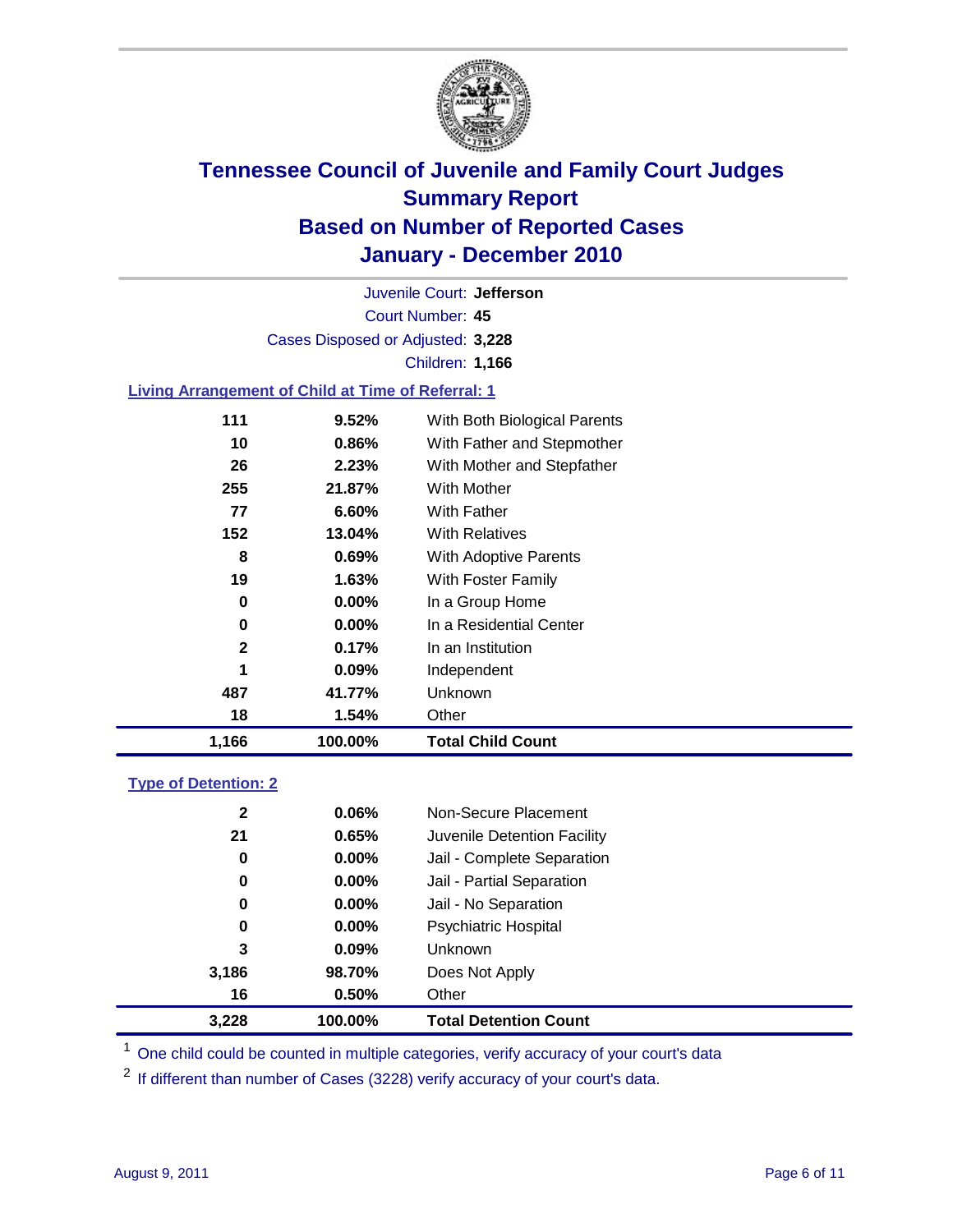

| Juvenile Court: Jefferson                          |                                   |                                      |  |  |  |
|----------------------------------------------------|-----------------------------------|--------------------------------------|--|--|--|
|                                                    | Court Number: 45                  |                                      |  |  |  |
|                                                    | Cases Disposed or Adjusted: 3,228 |                                      |  |  |  |
|                                                    |                                   | Children: 1,166                      |  |  |  |
| <b>Placement After Secure Detention Hearing: 1</b> |                                   |                                      |  |  |  |
| 25                                                 | 0.77%                             | Returned to Prior Living Arrangement |  |  |  |
| 3                                                  | 0.09%                             | Juvenile Detention Facility          |  |  |  |
| 0                                                  | 0.00%                             | Jail                                 |  |  |  |
| 0                                                  | 0.00%                             | Shelter / Group Home                 |  |  |  |
| $\mathbf{2}$                                       | 0.06%                             | Foster Family Home                   |  |  |  |
| 0                                                  | 0.00%                             | Psychiatric Hospital                 |  |  |  |
| 8                                                  | 0.25%                             | Unknown                              |  |  |  |
| 3,186                                              | 98.70%                            | Does Not Apply                       |  |  |  |
| 4                                                  | 0.12%                             | Other                                |  |  |  |
| 3,228                                              | 100.00%                           | <b>Total Placement Count</b>         |  |  |  |
|                                                    |                                   |                                      |  |  |  |
| <b>Intake Actions: 2</b>                           |                                   |                                      |  |  |  |
| 1,719                                              | 45.26%                            | <b>Petition Filed</b>                |  |  |  |
| 44                                                 | 1.16%                             | <b>Motion Filed</b>                  |  |  |  |
| 393                                                | 10.35%                            | <b>Citation Processed</b>            |  |  |  |
| 12                                                 | 0.32%                             | Notification of Paternity Processed  |  |  |  |
| 1,115                                              | 29.36%                            | Scheduling of Judicial Review        |  |  |  |
| 310                                                | 8.16%                             | Scheduling of Administrative Review  |  |  |  |
| 141                                                | 3.71%                             | Scheduling of Foster Care Review     |  |  |  |
| $\bf{0}$                                           | 0.00%                             | Unknown                              |  |  |  |
| 10                                                 | 0.26%                             | Does Not Apply                       |  |  |  |
| 54                                                 | 1.42%                             | Other                                |  |  |  |
| 3,798                                              | 100.00%                           | <b>Total Intake Count</b>            |  |  |  |

<sup>1</sup> If different than number of Cases (3228) verify accuracy of your court's data.

<sup>2</sup> If different than number of Referral Reasons (3798), verify accuracy of your court's data.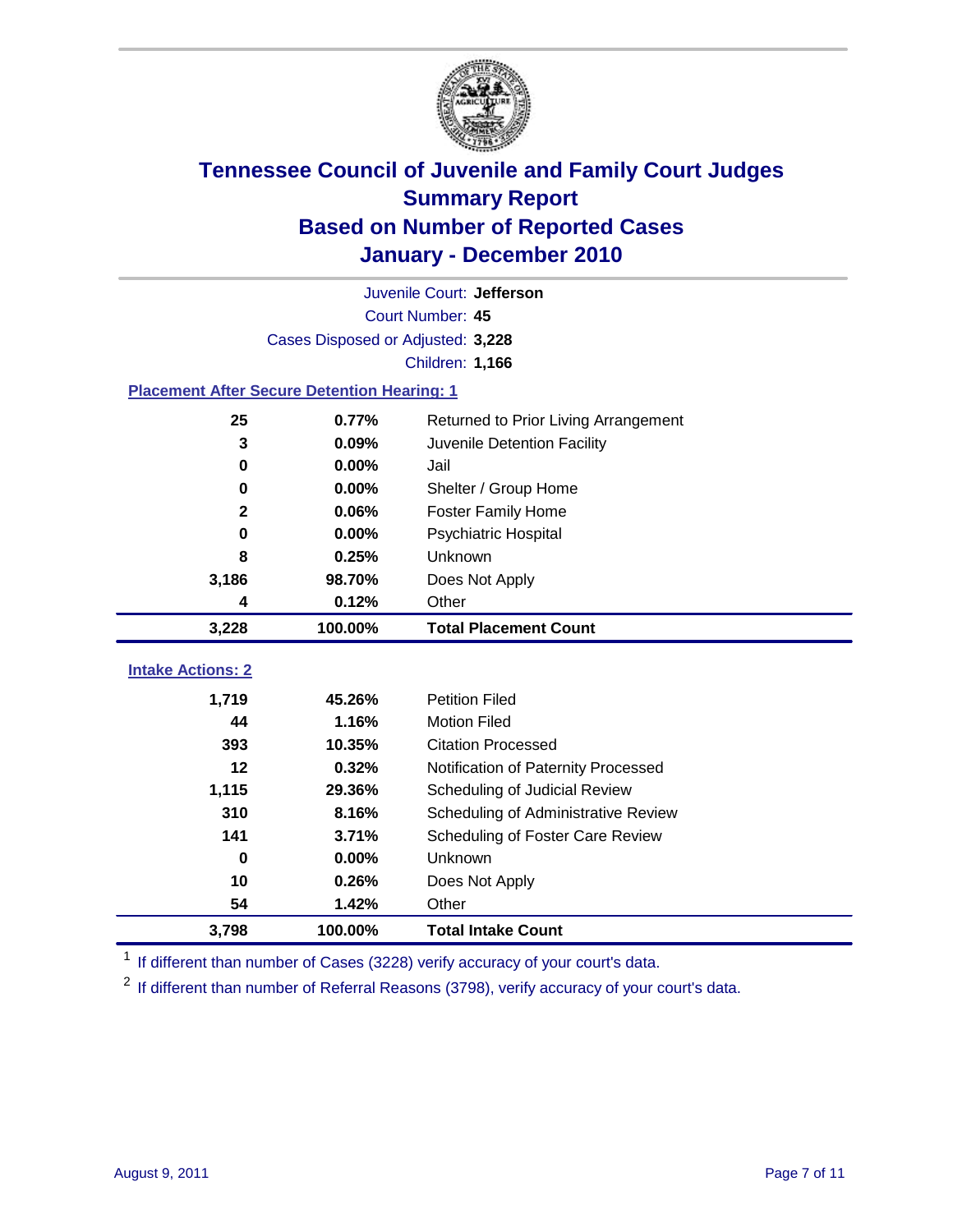

Court Number: **45** Juvenile Court: **Jefferson** Cases Disposed or Adjusted: **3,228** Children: **1,166**

#### **Last Grade Completed by Child: 1**

| 140                                     | 12.01%  | Too Young for School         |  |
|-----------------------------------------|---------|------------------------------|--|
| 4                                       | 0.34%   | Preschool                    |  |
| 13                                      | 1.11%   | Kindergarten                 |  |
| 5                                       | 0.43%   | 1st Grade                    |  |
| $6\phantom{1}$                          | 0.51%   | 2nd Grade                    |  |
| $\overline{7}$                          | 0.60%   | 3rd Grade                    |  |
| 11                                      | 0.94%   | 4th Grade                    |  |
| 17                                      | 1.46%   | 5th Grade                    |  |
| 20                                      | 1.72%   | 6th Grade                    |  |
| 37                                      | 3.17%   | 7th Grade                    |  |
| 65                                      | 5.57%   | 8th Grade                    |  |
| 79                                      | 6.78%   | 9th Grade                    |  |
| 62                                      | 5.32%   | 10th Grade                   |  |
| 27                                      | 2.32%   | 11th Grade                   |  |
| $\bf{0}$                                | 0.00%   | 12th Grade                   |  |
| 0                                       | 0.00%   | Non-Graded Special Ed        |  |
| 1                                       | 0.09%   | <b>GED</b>                   |  |
| $\bf{0}$                                | 0.00%   | Graduated                    |  |
| 15                                      | 1.29%   | <b>Never Attended School</b> |  |
| 656                                     | 56.26%  | Unknown                      |  |
| 1                                       | 0.09%   | Other                        |  |
| 1,166                                   | 100.00% | <b>Total Child Count</b>     |  |
| <b>Enrolled in Special Education: 1</b> |         |                              |  |

| 1,166 | 100.00%  | <b>Total Child Count</b> |  |  |
|-------|----------|--------------------------|--|--|
| 1.156 | 99.14%   | Unknown                  |  |  |
| 10    | 0.86%    | No                       |  |  |
| 0     | $0.00\%$ | Yes                      |  |  |
|       |          |                          |  |  |

One child could be counted in multiple categories, verify accuracy of your court's data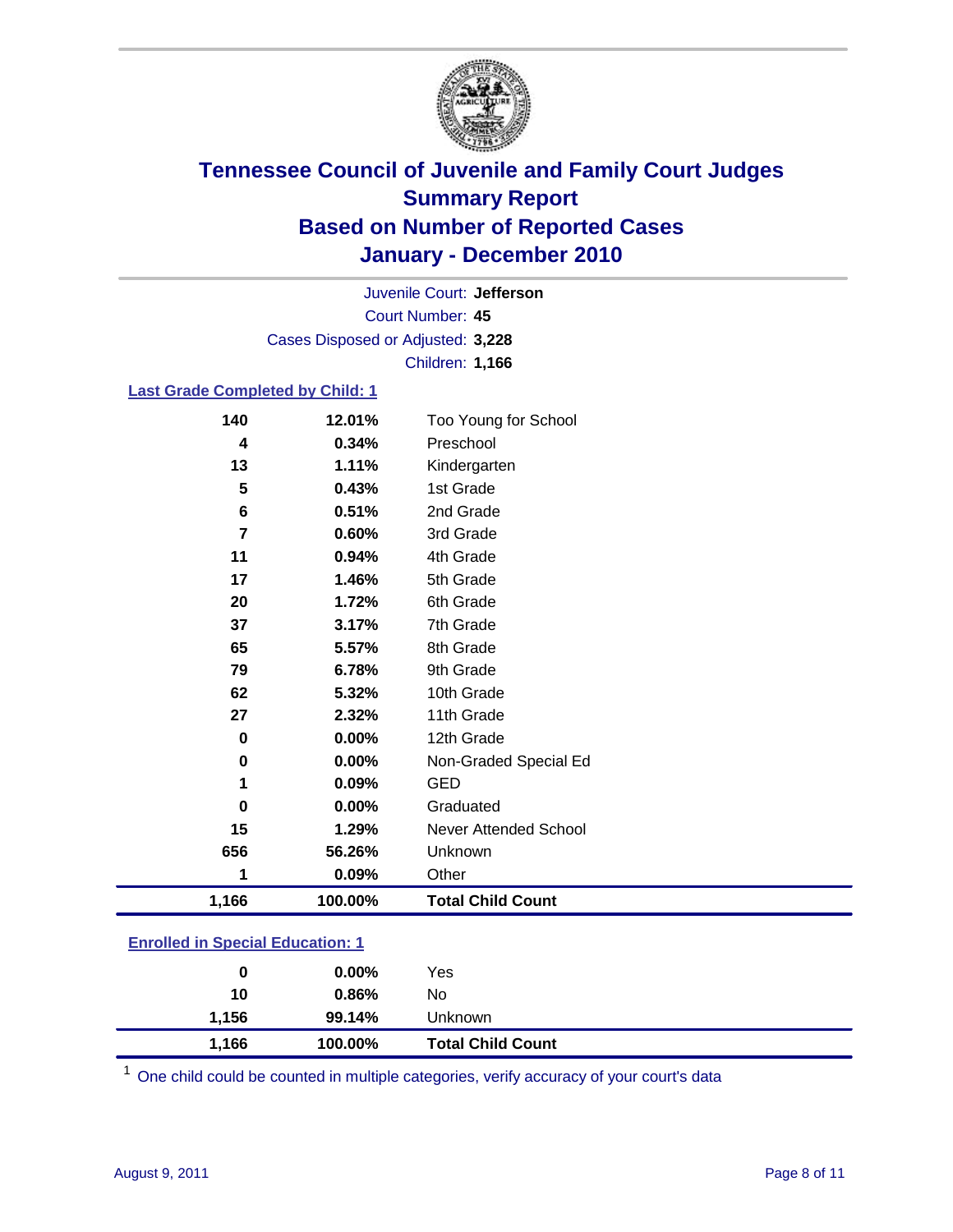

| Juvenile Court: Jefferson    |                                   |                           |  |  |
|------------------------------|-----------------------------------|---------------------------|--|--|
|                              | Court Number: 45                  |                           |  |  |
|                              | Cases Disposed or Adjusted: 3,228 |                           |  |  |
|                              | <b>Children: 1,166</b>            |                           |  |  |
| <b>Action Executed By: 1</b> |                                   |                           |  |  |
| 3,031                        | 79.81%                            | Judge                     |  |  |
| 0                            | $0.00\%$                          | Magistrate                |  |  |
| 636                          | 16.75%                            | <b>YSO</b>                |  |  |
| 131                          | 3.45%                             | Other                     |  |  |
| 0                            | 0.00%                             | Unknown                   |  |  |
| 3,798                        | 100.00%                           | <b>Total Action Count</b> |  |  |

### **Formal / Informal Actions: 1**

| 0     | $0.00\%$ | Dismissed                                        |
|-------|----------|--------------------------------------------------|
| 10    | 0.26%    | Retired / Nolle Prosequi                         |
| 106   | 2.79%    | <b>Complaint Substantiated Delinquent</b>        |
| 26    | 0.68%    | <b>Complaint Substantiated Status Offender</b>   |
| 179   | 4.71%    | <b>Complaint Substantiated Dependent/Neglect</b> |
| 9     | 0.24%    | <b>Complaint Substantiated Abused</b>            |
| 0     | $0.00\%$ | <b>Complaint Substantiated Mentally III</b>      |
| 56    | 1.47%    | Informal Adjustment                              |
| 7     | 0.18%    | <b>Pretrial Diversion</b>                        |
| 0     | $0.00\%$ | <b>Transfer to Adult Court Hearing</b>           |
| 0     | $0.00\%$ | Charges Cleared by Transfer to Adult Court       |
| 492   | 12.95%   | <b>Special Proceeding</b>                        |
| 331   | 8.72%    | <b>Review Concluded</b>                          |
| 1,841 | 48.47%   | Case Held Open                                   |
| 741   | 19.51%   | Other                                            |
| 0     | $0.00\%$ | Unknown                                          |
| 3,798 | 100.00%  | <b>Total Action Count</b>                        |

<sup>1</sup> If different than number of Referral Reasons (3798), verify accuracy of your court's data.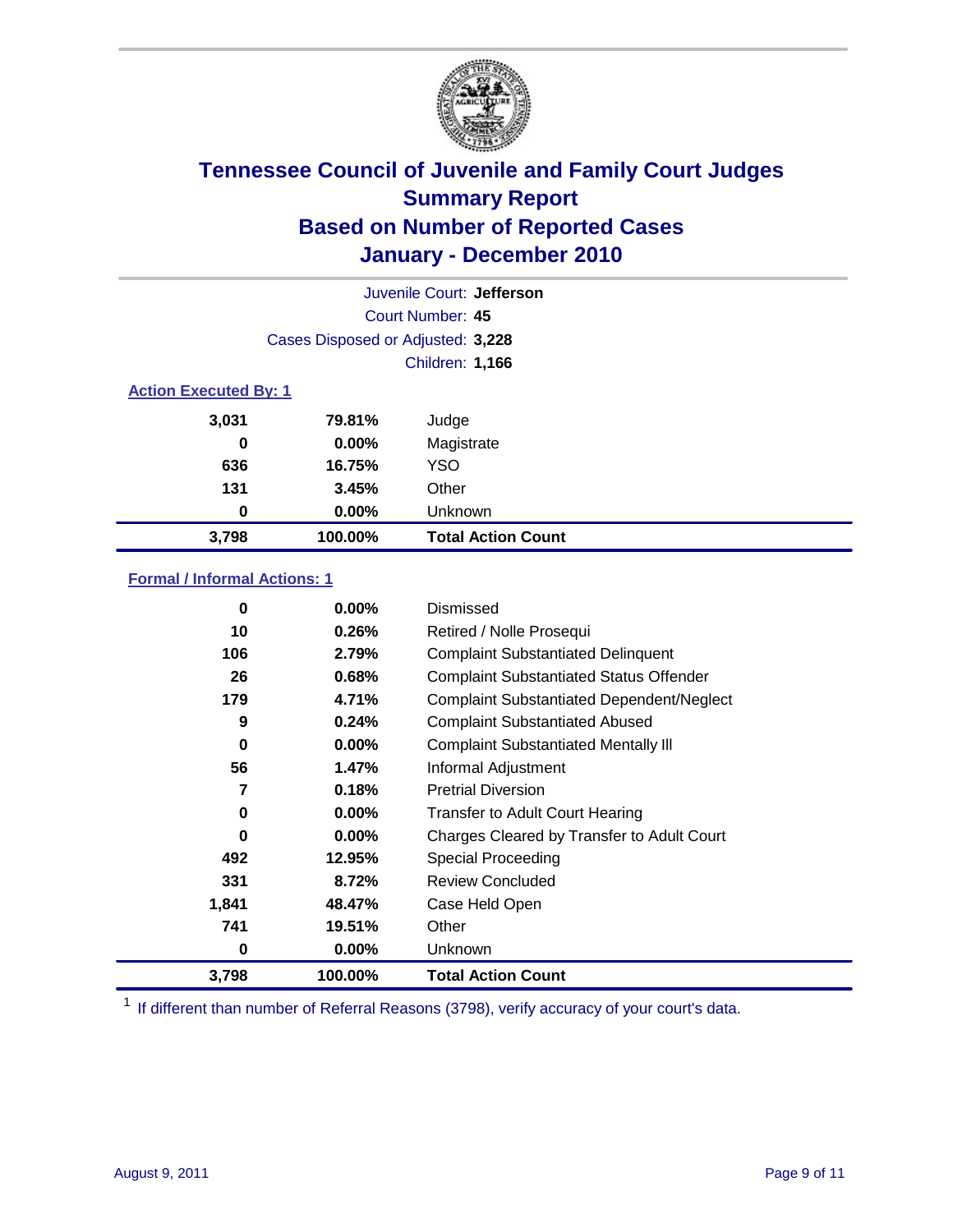

|                       |                                   | Juvenile Court: Jefferson                             |
|-----------------------|-----------------------------------|-------------------------------------------------------|
|                       |                                   | <b>Court Number: 45</b>                               |
|                       | Cases Disposed or Adjusted: 3,228 |                                                       |
|                       |                                   | Children: 1,166                                       |
| <b>Case Outcomes:</b> |                                   | There can be multiple outcomes for one child or case. |
| 135                   | 2.81%                             | <b>Case Dismissed</b>                                 |
| 15                    | 0.31%                             | Case Retired or Nolle Prosequi                        |
| 5                     | 0.10%                             | Warned / Counseled                                    |
| 1,800                 | 37.43%                            | Held Open For Review                                  |
| 55                    | 1.14%                             | Supervision / Probation to Juvenile Court             |
| 0                     | 0.00%                             | <b>Probation to Parents</b>                           |
| 0                     | 0.00%                             | Referral to Another Entity for Supervision / Service  |
| 72                    | 1.50%                             | Referred for Mental Health Counseling                 |
| 32                    | 0.67%                             | Referred for Alcohol and Drug Counseling              |
| 0                     | 0.00%                             | <b>Referred to Alternative School</b>                 |
| 0                     | 0.00%                             | Referred to Private Child Agency                      |
| 58                    | 1.21%                             | Referred to Defensive Driving School                  |
| 0                     | 0.00%                             | Referred to Alcohol Safety School                     |
| 12                    | 0.25%                             | Referred to Juvenile Court Education-Based Program    |
| 10                    | 0.21%                             | Driver's License Held Informally                      |
| 0                     | 0.00%                             | <b>Voluntary Placement with DMHMR</b>                 |
| 2                     | 0.04%                             | <b>Private Mental Health Placement</b>                |
| 0                     | 0.00%                             | <b>Private MR Placement</b>                           |
| 0                     | 0.00%                             | Placement with City/County Agency/Facility            |
| $\mathbf{2}$          | 0.04%                             | Placement with Relative / Other Individual            |
| 187                   | 3.89%                             | Fine                                                  |
| 196                   | 4.08%                             | <b>Public Service</b>                                 |
| 10                    | 0.21%                             | Restitution                                           |
| 0                     | 0.00%                             | <b>Runaway Returned</b>                               |
| 152                   | 3.16%                             | No Contact Order                                      |
| 12                    | 0.25%                             | Injunction Other than No Contact Order                |
| 9                     | 0.19%                             | <b>House Arrest</b>                                   |
| 2                     | 0.04%                             | <b>Court Defined Curfew</b>                           |
| 50                    | 1.04%                             | Dismissed from Informal Adjustment                    |
| $\bf{0}$              | $0.00\%$                          | <b>Dismissed from Pretrial Diversion</b>              |
| 83                    | 1.73%                             | Released from Probation                               |
| 1                     | 0.02%                             | <b>Transferred to Adult Court</b>                     |
| 0                     | $0.00\%$                          | <b>DMHMR Involuntary Commitment</b>                   |